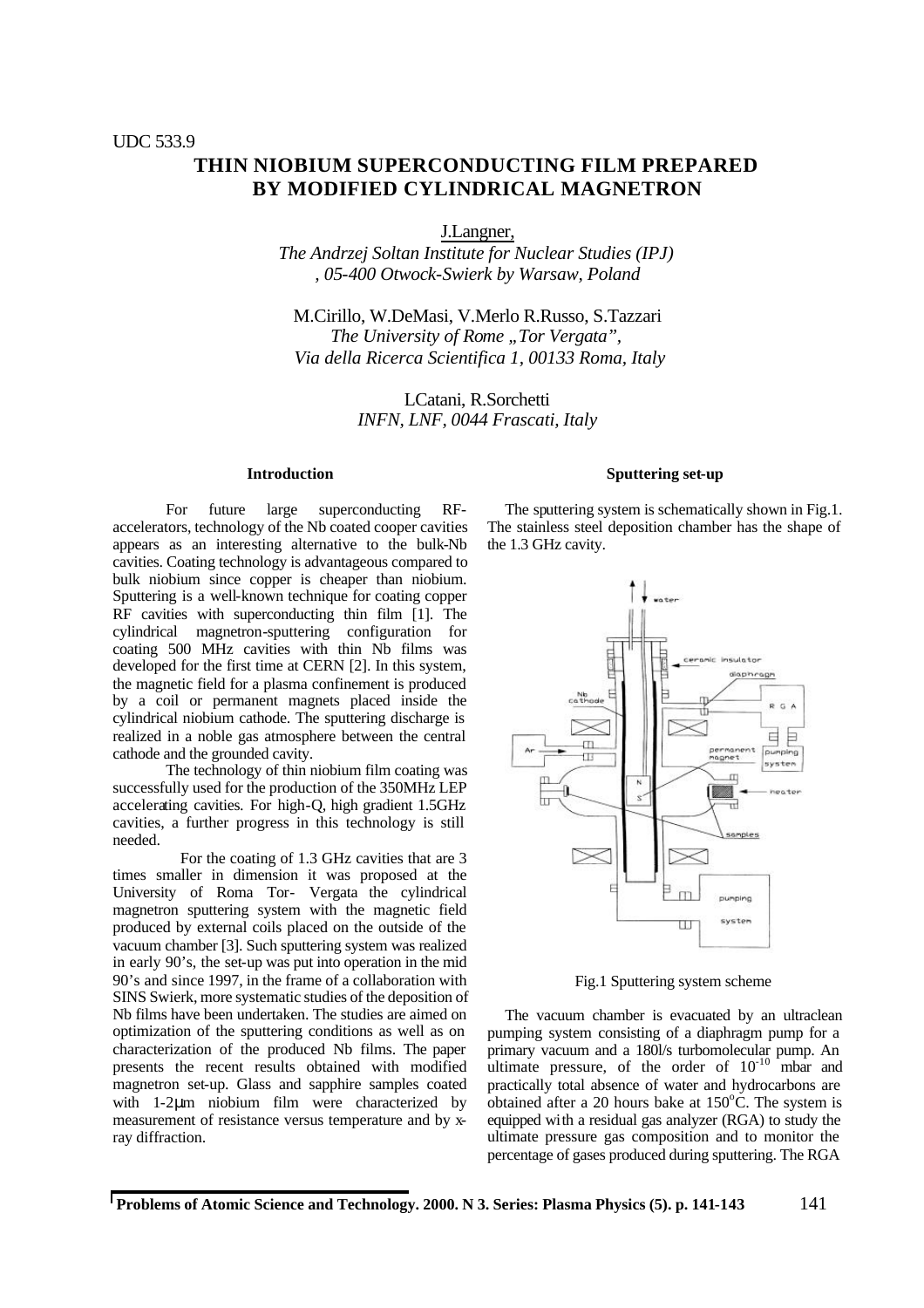is equipped with another pumping system and it is connected to the cavity chamber through a 0.6 mm diaphragm. Pure Argon (99,9999%) is introduced as working gas for the sputtering process.

The cathode of magnetron is located on the axis of the system. It consists of a vacuum tight stainless steel tube surrounded by a high purity (RRR=150) niobium tube (20/24mm inner/outer diameters). The magnetron cathode is cooled by distilled water.

It is well known that sputtered films contain atoms of the noble gas used in the sputtering discharge. Energetic neutrals reflected from the cathode may be trapped in growing film. It was also shown in many papers [4], [5] that a discharge gas trapped in film leads to a deterioration of superconducting film properties. For this reason a working gas pressure and a discharge voltage should be kept as low as possible during of the deposition. To reduce this effect the study of a proper magnetic field configuration in magnetron system is needed.

Two coils placed outside of the cavity chamber produce the magnetic field in our magnetron. The coils are surrounded by soft iron shield of 4mm thickness. The magnetic field, well known from thermonuclear researches as "magnetic bottle configuration" was produced.

In order to obtain a high efficiency of magnetic confinement of electrons in magnetron the magnetic field lines have to die onto the cathode. The mirror ratio of the presented magnetic bottle configuration is about 2 and this value was limited by the dissipated power in the coils since the system of the coils cooling was inefficient.

For improving of the magnetic configuration of the magnetron, 2 SamCo permanent magnets (small cylinders 8mm diameter 16mm long) have been introduced into the stainless steel tube. This mixing of magnetic fields produced by coils and permanent magnet has improved the electron confinement leading to an increase of maximum discharge current of about a factor 2 respect to the previous configuration. Obtained I-V characteristics with improved configuration of magnetic field are shown in Fig.2.



Fig.2. Discharge characteristics at different gas pressure

### **Film deposition**

 Small (14x19mm) sapphire or glass samples are placed on two sample holders located on the equator of the cavity. Prior the mounting on the sample holder, substrates are cleaned in an ultrasonic bath with acetone and rinsed with de-ionized water.

 Due to heaters located inside the holders it is possible to keep samples during deposition at higher temperature, up to  $300^{\circ}$ C.

After the 20 hours bake-out at  $150^{\circ}$ C the ultimate pressure of  $10^{-10}$ mbar is reached at room temperature.

Argon is then injected at a pressure of about  $7x10^{-3}$ Torr to start the discharge and then set at the desired value, usually between 1 and 4 mtorr. The discharge voltage is usually kept constant, while current in the coils is adjusted in order to obtain the maximum discharge current at the fixed pressure.

The cavity and the system are at room temperature when discharge starts, while samples can be heated and kept at higher temperatures (up to 300C) before and during the coating. In order to compare films deposited under different conditions, the sputtering time is chosen to obtain films of 1μm thickness.

 Table 1 lists the deposition parameters: working gas pressure, cathode voltage, discharge current, time of deposition, substrate temperature and measured values of Residual Resistivity Ratio.

#### **Table1**

| Samp. | Press. | Volt. | $Curr$ . | <b>Time</b> | Temp. | RRR  |
|-------|--------|-------|----------|-------------|-------|------|
| #     | [mTr]  | [V]   | [A]      | [min]       | [C]   |      |
| 1.99  | 1.7    | 430   | 1.0      | 60          |       | 8.6  |
| 3.99  | 2.0    | 430   | 1.0      | 60          |       | 9.3  |
| 4.99  | 2.0    | 430   | 1.0      | 60          |       | 10.8 |
| 5.99  | 2.0    | 420   | 0.98     | 60          | 275   | 27   |
| 6.99  | 2.0    | 420   | 0.98     | 60          |       | 11.1 |
| 7.99  | 1.6    | 410   | 1.0      | 30          |       | 7.0  |
| 11.99 | 1.6    | 410   | 2.1      | 30          | 300   | 28   |
| 12.99 | 1.6    | 410   | 2.1      | 30          |       | 18.9 |

#### **Film characterization**

The produced samples are mainly characterized by measurement of resistance versus temperature and by xray diffraction pattern.

The R (T) curves are carried out with a standard fourlead technique and most of them are obtained in a cryocooler reaching 12K as minimum temperature, not low enough to measure the critical temperature of produced films, but sufficient to obtain the Residual Resistivity Ratio (RRR). RRR (also called  $\beta_{10}$ ) is defined as the ratio of the resistivity at room temperature ( $\rho_{300K}$ ) and the resistivity at 10 K  $(\rho_{10K})$ . This ratio gives an estimation of impurity and lattice defect content in the film.